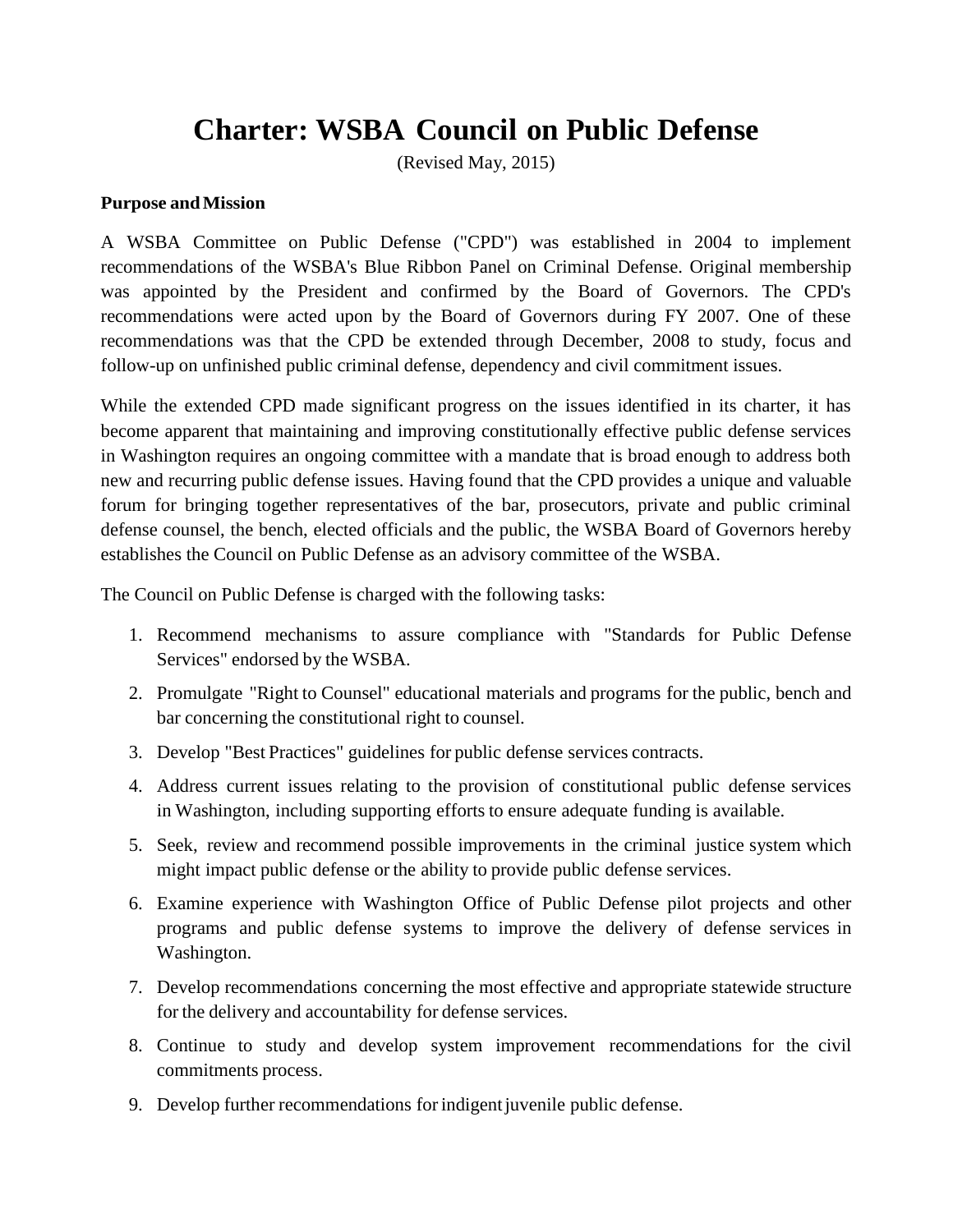- 10. Evaluate and make recommendations regarding the implementation of the death penalty in Washington.
- 11. Develop performance standards for attorneys providing public defense services in criminal, juvenile offender, dependency, civil commitment, Becca and other cases to which counsel may be appointed.

### MEMBERSHIP:

The Council on Public Defense is comprised of 23 voting members and up to 5 non-voting members. Nominations are made by the entities listed below, with all appointments confirmed by the WSBA's Board of Governors. These members do not serve as official representatives of these entities, but rather are appointed based on their knowledge, expertise and a commitment to providing constitutional public defense services in Washington.

The Chair and Vice-Chair shall be appointed by the WSBA President. Each shall serve a two-year term, with the Vice-Chair becoming Chair at the end of the second year and a new Vice-Chair appointed. Except as noted, the members of the committee shall be appointed for two year terms but with the ability to renew their membership on the CPD for up to four years. The Chair may nominate up to five former CPD members whose eligibility for voting membership has expired to serve as non-voting members for one year terms up to a maximum of three years. The voting membership is as follows:

# **Core Members**

- The Director of the State Office of Public Defense (a core member)
- The Director of the Washington Defenders Association (a core member)

# **Nominated by Outside Parties**

- One Washington Supreme Court justice or Court of Appeals judge, recommended by the Chief Justice
- One Superior Court judge, recommended by the Superior Court Judges Association
- One District or Municipal Court judge, recommended by the District and Municipal CourtJudges Association
- Three public defenders, recommended by the Washington Defender Association
- One representative from each of the three Washington law schools, recommended by the Dean of the school
- One representative from civil legal services, recommended by the Access to Justice Board

# **Considered Through WSBA Application Process**

• Three current or former prosecutors/city attorneys, recommended by the by the CPD chair, vice chair and BOG Liaisons